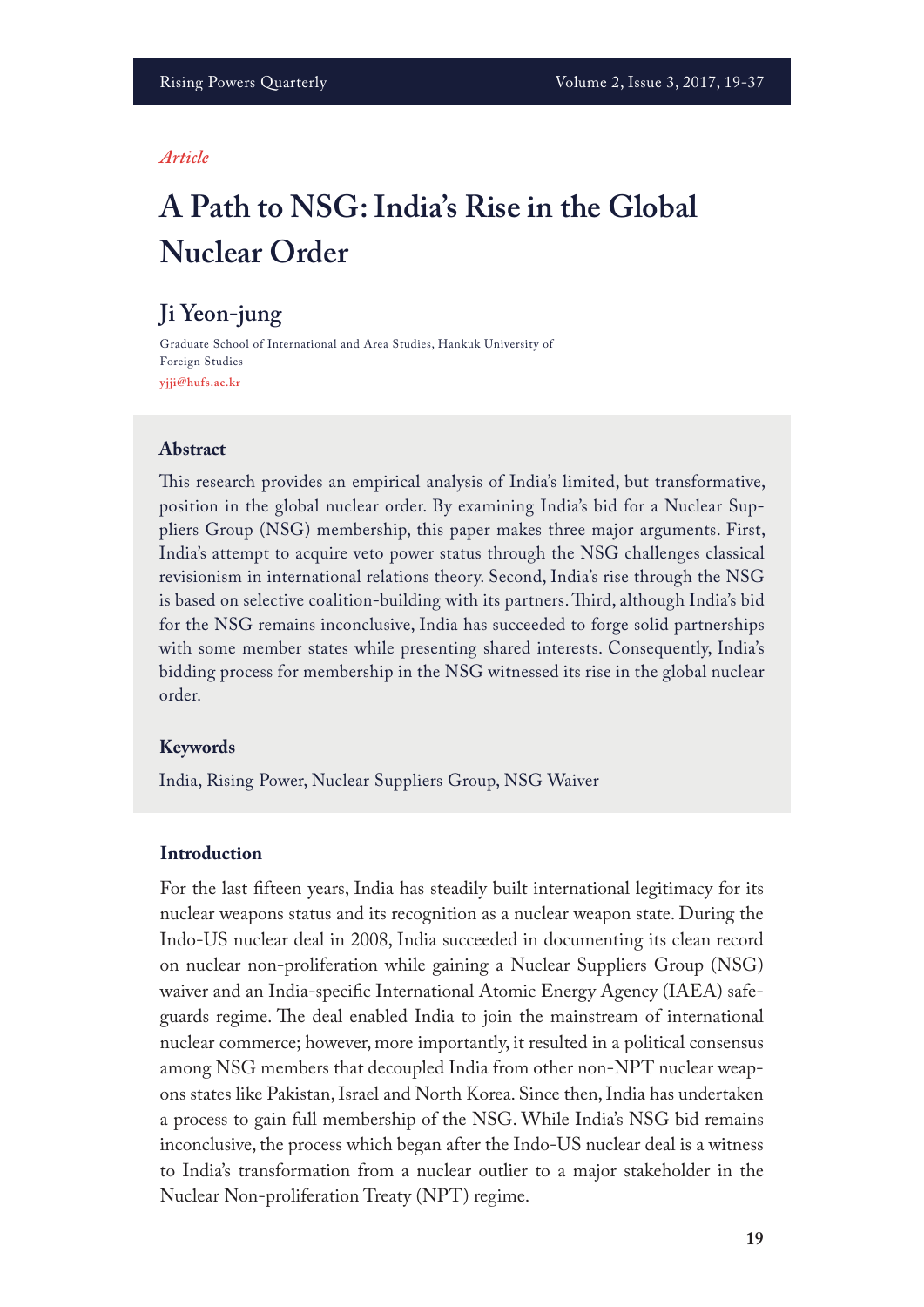While India's NSG bid has invited a lot of policy analysis, few attempts have been made to understand how India's pursuit of NSG membership dovetails with its rise in the global nuclear order. This research aims to understand India's membership of the NSG by situating it in the larger theoretical literature on the behaviour of rising powers. In the process, it answer the following questions: whether India's approach to NSG subscribes to the classical understanding rising powers in international relations literature; how does India leverages its transactional relationship with other major nuclear states to become a major stakeholder in the NPT regime; how have other states read and perceived India's political and technical claims; is India successfully afecting the institutional and normative structures of the global nuclear order? With these questions, this article examines how the incremental process of India's NSG bid that accommodates its interest in the multilateral export control regime – the NSG – is a manifestation of its rise in the global nuclear order.

#### **India's Rise at Crossroads**

Recently, the scholarly works to supplement the limitations of realist theories in analysing the behaviour rising powers have been addressed with several case studies, including on India (Cohen 2002; Mohan 2003; Narlikar 2013; Nayar & Paul 2013; Rajiv 2009). Classical theories of international relations vary in how patterns of state behaviours towards challenging or maintaining the status quo are defned (Buchan 1974). For example, how systemic change induces stability and instability in international relations – such as inciting war to reconstruct the order –is fundamental to study of rising and declining powers. The most pessimistic predictions are made by Ofensive Realism which argues that that the interaction between a rising challenger (revisionist state) and the declining hegemon (status quo power) often results in global or hegemonic wars (Mearsheimer 2014). Power transition theories also posit that the nature of systemic stability may change with alternation in hegemonic dominance (Organski 1968). Theories which focus on systemic change as a crucial variable in explaining peace and confict generally employ the proposition that the redistribution of power among rival states may inevitably result in wars (Schweller 1999, pp. 1–2; Kim and Gates 2015, p. 221).<sup>1</sup> Subsequently, post-war reconstruction process between the status quo power and revisionist state is integral part of the course in changing or maintaining the exisitng order (Bridoux 2011; Buchan 1974; Lee 1976). In consolidating its power, a great power or hegemonic power 'hold[s] global or continental interest' in respect to security goals and is less prone to security interdependence, vulnerability and sensitivity (Mearsheimer 2001; Nayar & Paul 2013).

Tis structural analysis also conceptualizes rising powers as revisionist states

<sup>&</sup>lt;sup>1</sup> Some of the peaceful power transitions have been also argued in other literature. See A. F. K. Organski (1968)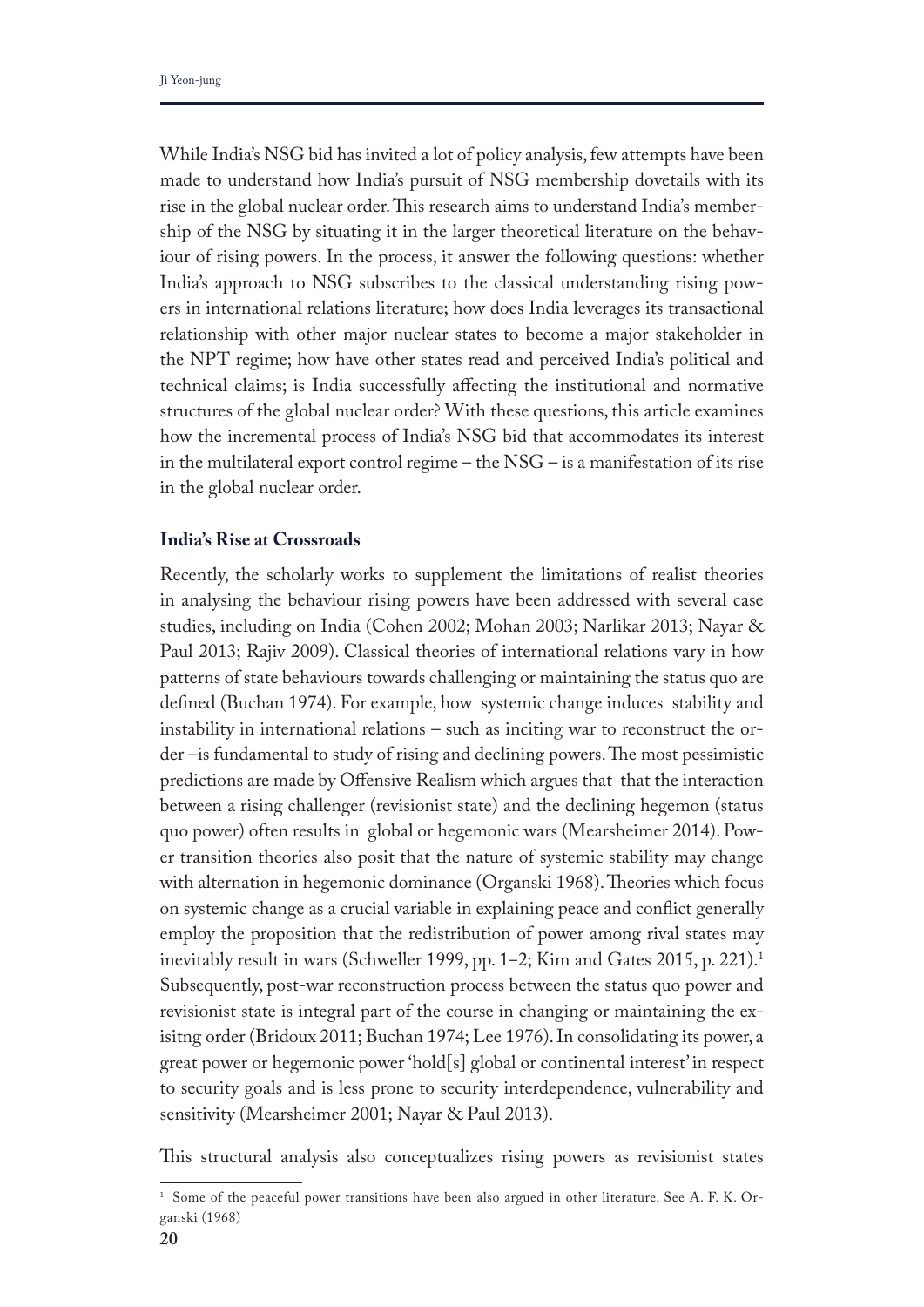which seek to challenge the dominance of the hegemon and hence the status quo. Challenging the status quo may result in the increasing possibility of war (Lemke 2004, pp. 52–75). There is some debate among scholars over who exactly initiates such hegemonic wars. Though most scholarship argues that given the dissatisfaction of the rising power with status quo, most often 'the rising power will be the initiator' of wars (Kim and Gates 2015, p. 222), it may be a misconception to believe that all foreign policy behavior aimed at increasing a rising state's power is a manifestation of revisionism (Morgenthau  $&$  Thompson 1948, p. 5).

Contrary to the Ofensive Realism, the defensive realists stress that the increase in power of the rising states does not automatically translate into intentions of aggression (Glaser 1994/95). Power transition theory also incorporates the possibility of a peaceful transition of power, such as when the transition occurs over a prolonged period between a declining status quo power and a rising state, or if the transition occurs between democratic states as was case between Britain and the USA during the early 20th century (Doyle 2011; Ray 1995; Huth 2002). Thus, not all rising powers may adhere to the same pattern of revisionism; instead may adopt both coercive and consenting strategies.

In this context, India's rise continues to attract empirical analyses and observations of state behaviour and of the consequential challenges facing status quo powers. Prevailing scholarship on India's rise largely focus upon its capability and intention to demonstrate its material strength (Nayar & Paul 2013). Bipartisan understanding among political leaders during the secret preparations for nuclear tests in 1998 is one example of India's adaptation to realism when facing security competition and pressure from the NPT regime during the post-Cold War period (Ghose 2013). As former External Afairs Minister Jaswant Singh argued after the 1998 nuclear tests, 'Faced as India was with a legitimization of nuclear weapons by the haves, a global nuclear security paradigm from which it was excluded, trends towards disequilibrium in the Asian balance of power, and a neighbourhood in which two nuclear weapons countries act in concert, India had to protect its future by exercising its nuclear option' (Singh 1998, p. 49). Although India's recent shift towards realism was not a clear rejection of a past embedded in moralism, internationalism and the non-alignment principle, it did indicate that India's rise is not unexceptional; India, like all rising powers, seeks to revise the global order (Raja Mohan 2004, p.7; Pardesi 2015).

Tis follows Mearsheimer's argument that the acquisition of nuclear weapons is a prerequisite of being a great power in the nuclear age (Mearsheimer 2001, p. 5). However, both ofensive and defensive realism agree with the proposition that "nuclear weapons have little utility for ofensive purpose, except where only one side in a confict has them" (Mearsheimer 2006, p. 76). Tus, it is farfetched to interpret that India's nuclear weapons development automatically indicates an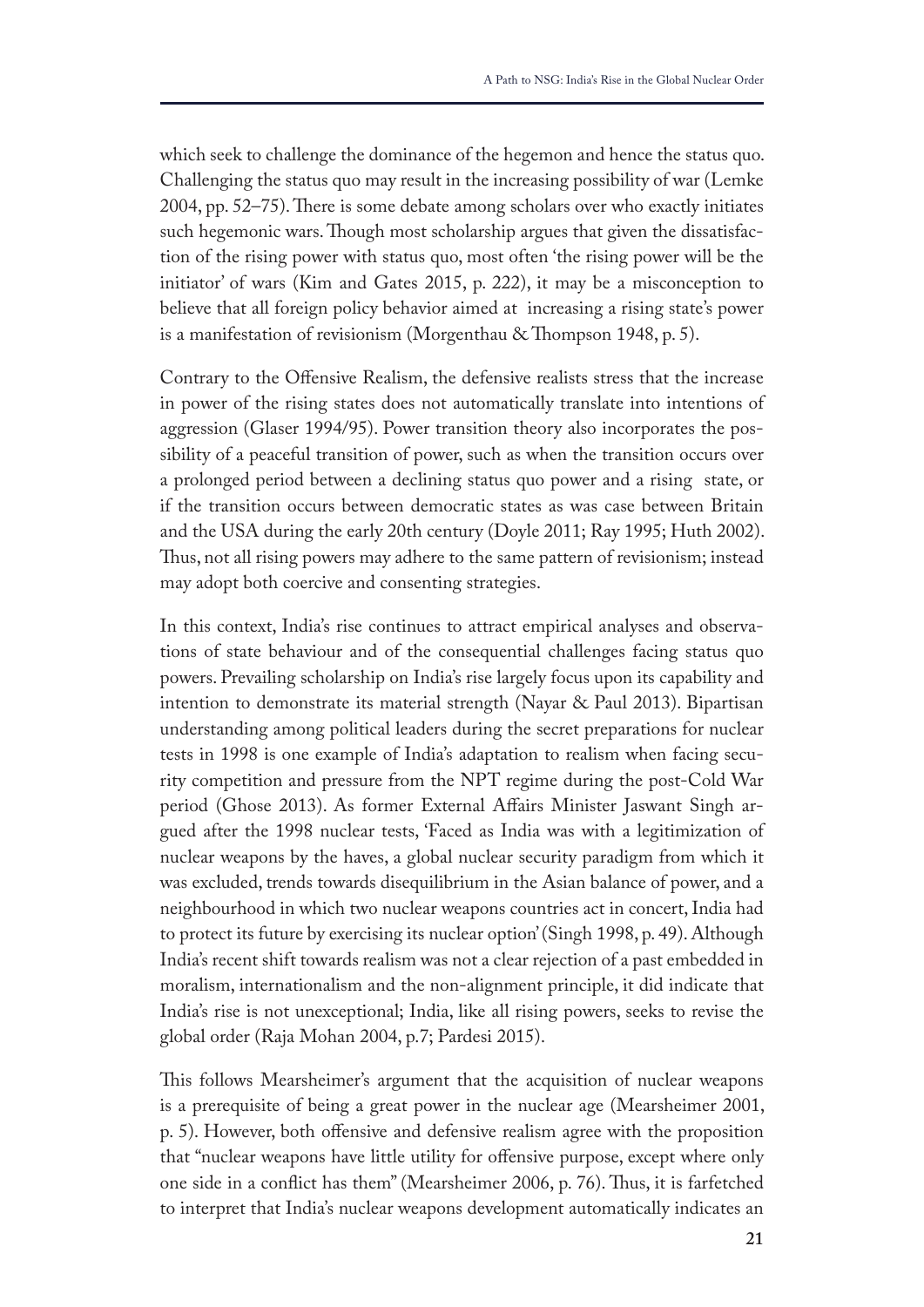intention of aggression toward the status quo powers.

In this context, many still question India's global approach and its status. According to Miller, there is a wide discrepancy between the expectations and perceptions regarding India's rise (Miller 2013). The continuing debate on India's rise posits that India's power status has received recognition limited to South Asia and neighbouring regions due to its lack of global military goals, limited resources and little drive to build supremacy (Karnad 2015). As Mehta has points out, 'India's problem is not that its realism is constrained by considerations other than those of the exercise power; it constraints are more a consequence of its military, social, and political incapacity' (Mehta 2009, p. 212). The discrepancy regarding India's rise appears to be the widest between its own domestic perspective and others' expectations of its international role. Thus, some clearly reject putting India in the category of great powers; as Sridharan states, 'India is neither one of the great powers nor a minor power; but it is one that cannot be ignored, and in this sense, fts the most general defnition of a middle power' (Sridharan 2017, p. 56). Overall, the debate over India's great power status remains unresolved; most observers however agree that India is on a rising trajectory.

Supplementing structural analysis, recent studies observing India's rise calls for a broader understanding of its distinctive behaviour during this period of its rise in the international system. India's strategy has generally been perceived as domestically-oriented, prone to regional confict, less dependent upon and contradictive of the international regime (Anderson 1983; Takur 1992). India's foreign policy is generally attributed to domestic perceptions around preserving its autonomy and strategic independence (Cohen 2001, Mitra 2009). The strong emphasis on autonomy in India's foreign policy has elicited a limited response from the major powers towards forging a convergence of interests with New Delhi (Perkovich 2003). India's normative stance and bargaining behaviour was typically viewed as contrary to those of the international community; India volunteered to be a 'contrarian loner' in the world, which did not attract many in the international community to work with it (Ibid).

This predicates India as neither a military threat nor as a state overtly challenging the existing order (Cohen 2002; Malone 2011, p. 270; Wang 2015). For instance, after the 1998 nuclear tests, rather than subverting the nuclear non-proliferation regime, New Delhi initiated a process to reconcile its nuclear status with the international non-proliferation regime (Hall 2010). However, India's rise as a nuclear power has generally failed to create a positive or comprehensive global reach in relation to the NPT regime, despite its relentless advocacy for non-discriminatory nuclear disarmament (Ghose 2012). To ofset its status as a de facto nuclear-weapons state outside of the NPT regime, India continuously attempts to accommodate itself with the existing global nuclear order.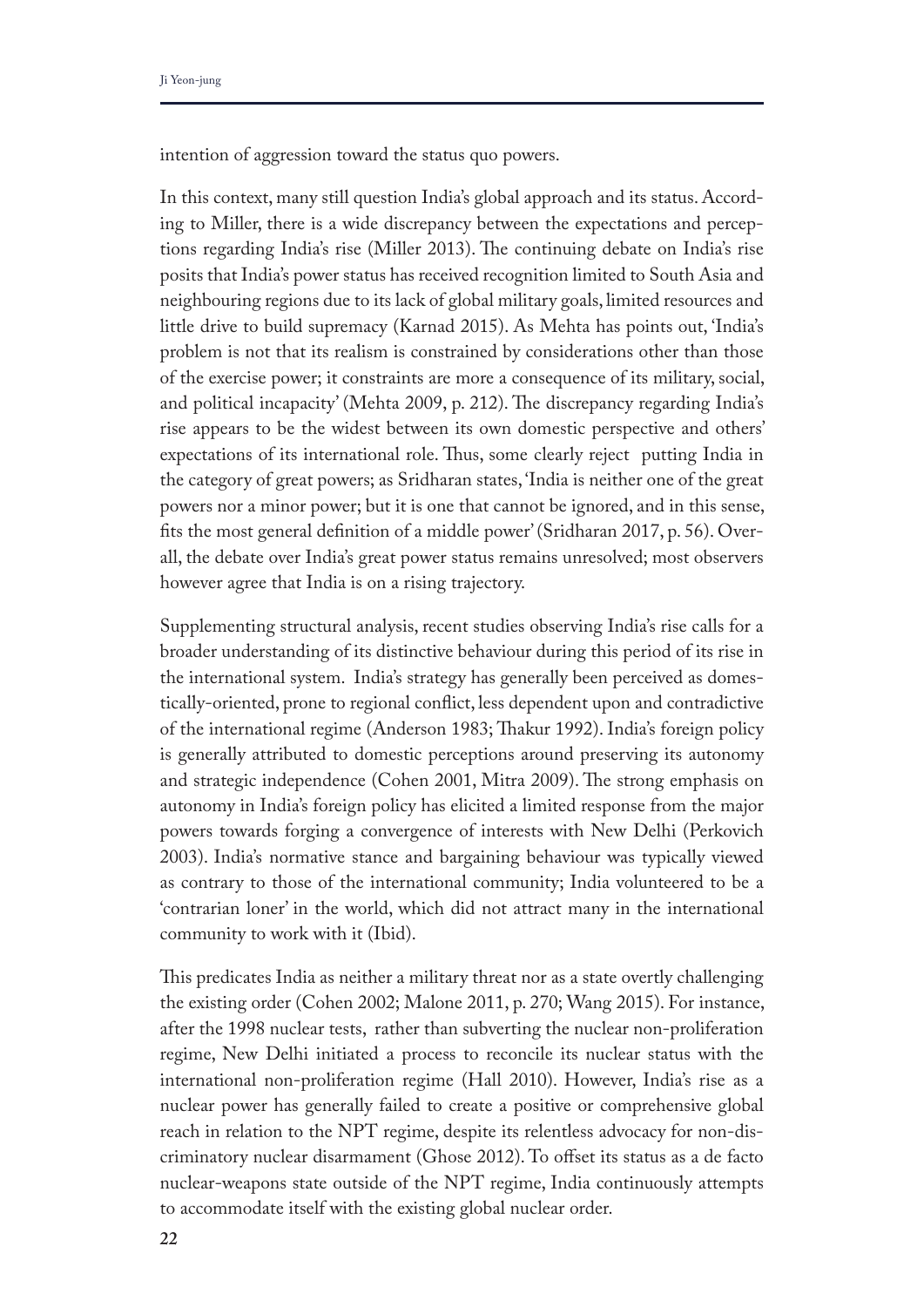Recent debates around behaviour of rising powers continue to examine India's behaviour and strategy as a counter-narrative to the dominant structural theories of state behaviour. This literature on rising power cites political willingness and management as indicators of how successfully the status quo can be challenged (Miller 2016; Sridharan 2017). Narlikar employs Tsebelise's concept of the vetoplayer to measure those two indicators related to rising powers, with a veto-player being "an individual or collective actor whose agreement is necessary for policy change" (Ganghof 2017; Narlikar 2011; Tsebelise 2002). To challenge the international order, rising powers avail their increasing infuence and political will to attain veto-player status, in order to partly or entirely reconstruct the international political consensus over their roles in the international system.

In taking steps to acquire a veto-power status, Narlikar develops a theory that indicates several stages through which rising powers infuence and change the existing global order. The first is the acquisition of agenda-setting power by a rising powers to efect changes they so desire. (Narlikar 2011). A state can set an agenda, individually or collectively, with respect to the "self-defned national interest of increased scope and depth" to accommodate both internal ambition and external recognition (Miller 2016, p. 217). Instead of demonstrating the classical revisionism, the concept of veto-power strategy employs methods of fexible and selective coalition-building, relying on small constituencies that can nurture one another through the supply of "club goods," or, a shared interest (Narlikar 2011, p. 1609). Club goods that can formulate a convergence of interest often result in certain coalitions that may help a rising powers bargaining ability both for status or access to key decision-making forums.

For rising powers, it is both less costly and more efective to generate political consensus in order to challenge the existing order (Ibid). During this process, the level of acceptance of the state translates into growing infuence, which elevates its power position in the decision-making system. In this regard, rising powers takes on fexible strategies to forge consensus among existing institutions that enable their own rise while introducing alternative norms of global governance.

Based on its increasing nuclear weapon capabilities, India's approach to integration in the NPT regime is not completely subversive but should be viewed as manifesting a strong inclination to become a veto-player in the global nuclear order. Since the NSG works on political consensus among its members, India's policy objective is to gain full membership and to become a veto-player in a small constituency, like the NSG, that can be extended to a larger constituency like the NPT. For entry into the group, India's agenda is based on a self-defned role as a responsible nuclear weapons state (Narlikar 2007). As the following section explores, India's approach to the NPT through NSG cannot be classifed into patterns of the classical revisionism. Rather, maintaining minimum deterrence

**23**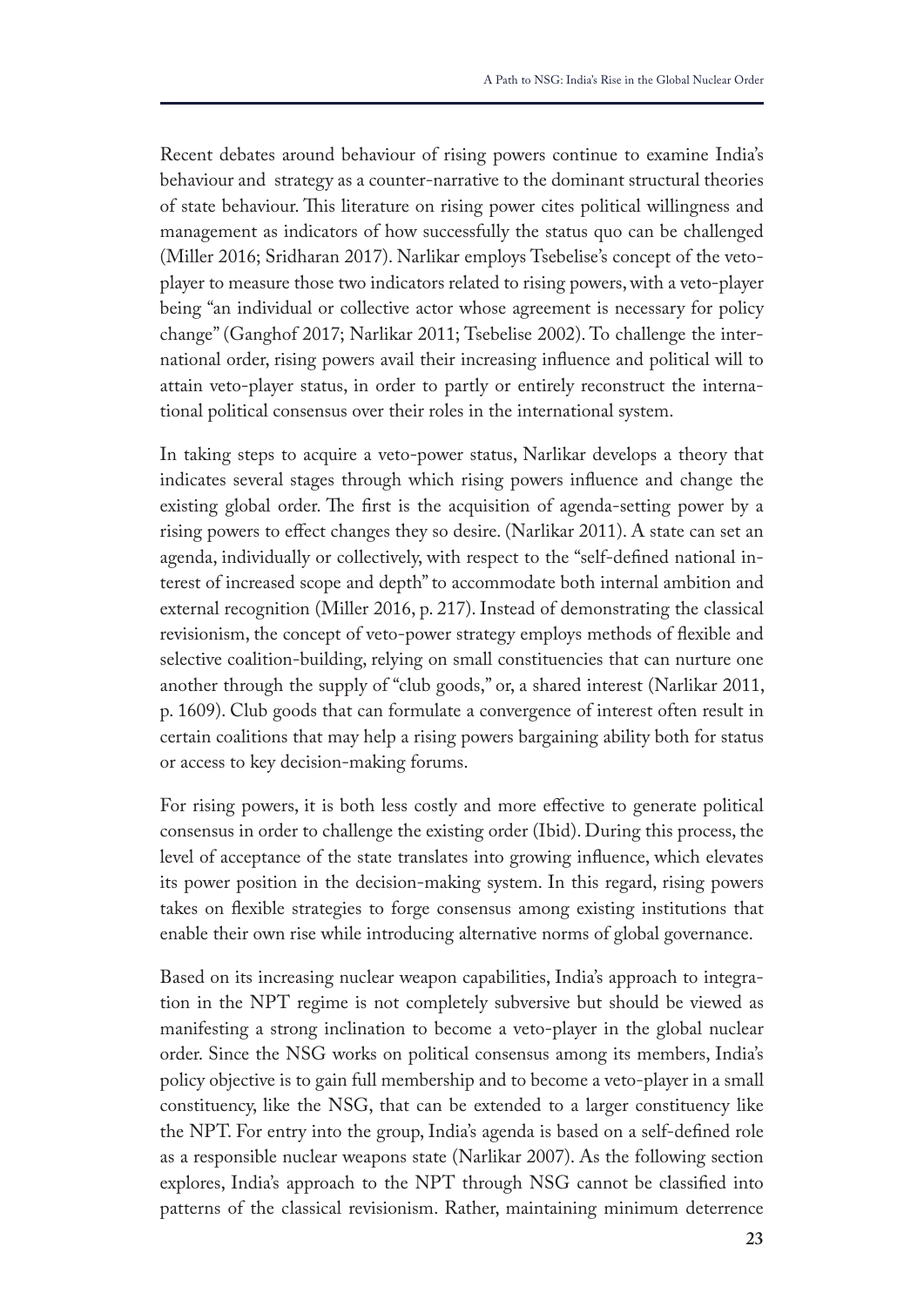capability, India's aim is to bolster its legal status with in the NPT regime that advances its rise to a status quo power (Narlikar 2011, p.1608).

## **India Towards the NSG Membership**

The NSG was set up with an idea to tighten the supply-side of nuclear nonproliferation. India's peaceful nuclear explosion (PNE) in 1974 was a major shock to the NPT regime, resulting in a strong desire among technologically-advanced states to formulate a tougher non-proliferation policy (Barnaby 1977, p.469).<sup>2</sup> After the 1974 PNE, major nuclear suppliers concluded that India's actions were in violation of its nuclear energy cooperation agreements with the US and Canada (Weiss 2010, p.259). Led by the US, seven countries drafted the guidelines for major or potential nuclear exporters. This was initially called the London Club, and later became the NSG (Burr 2014). In 1977, this group fnalized a document controlling the export of nuclear technology, equipment, and materials, which was later incorporated into the Trigger List of another nuclear export control group, the Zangger Committee. However, the NSG expanded to include enrichment and reprocessing technology and heavy water items in its nuclear trade guidelines.

Similar to Zangger Committee, NSG calls for 'responsible' government control and international cooperation over the transfer of nuclear and dual-use items before those items depart from the regulating authority's jurisdiction. Although informal, NSG aims to add precision in the language of NPT article III.2, which dictates that each of the state parties must not provide '(a) source or special fssionable material, or (b) equipment or material especially designed or prepared for the processing, use or production of special fssionable material, to any nonnuclear weapon state for peaceful purposes' unless the provided source or material is subject to the safeguards in compliance with the treaty (2005 Review Conference, 2–27 May 2005).

In the wake of Iraq's nuclear programme during the Gulf War, the next meeting held in 1991 continued the intensive debate to update the items on the Trigger List. In its 1992 meeting at Warsaw, the NSG conditioned nuclear exports over the acceptance of full-scope IAEA safeguards covering all nuclear activities and facilities of the importing states (Bano 2014, p.119). NSG's full-scope safeguards policy was then endorsed at the NPT Review and Extension Conference in 1995 and synchronised the export control mechanisms between NPT, NSG and IAEA (Ibid). All major nuclear suppliers agreed to set 'full-scope or comprehensive safeguards' as a condition for nuclear trade (IAEA 2000, p. 5). Tis meant that all non-NPT nuclear weapons states could not engage in nuclear trade with any of

<sup>&</sup>lt;sup>2</sup> The formation of the NSG was heavily influenced by three events: India's peaceful nuclear explosion in 1974, West Germany's sale regarding a uranium enrichment and reprocessing plant to Brazil, and France's sale of a reprocessing plant to Pakistan.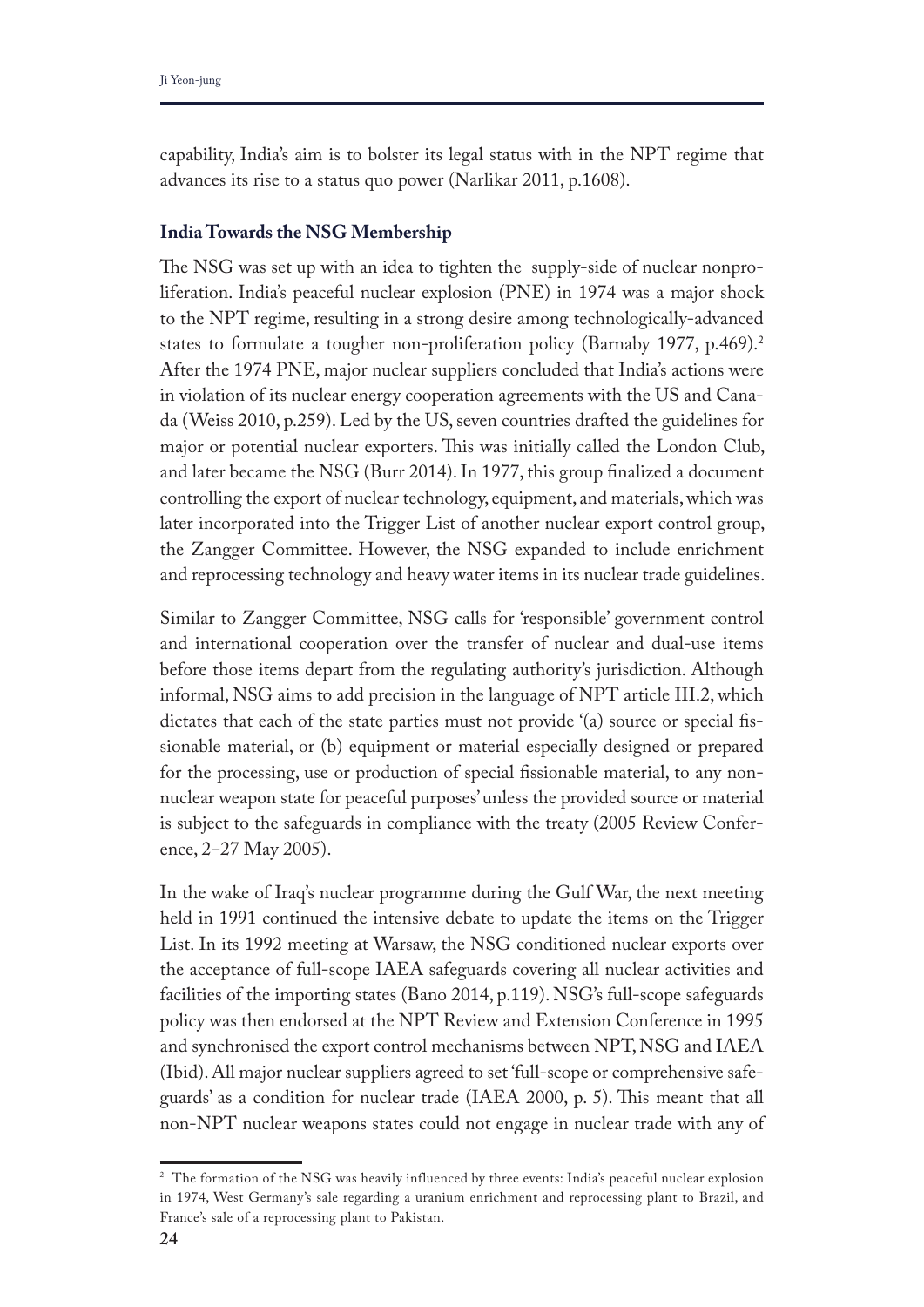the NSG members. And in 2004, NSG guidelines adopted a catch-all rule that encouraged '[providing] a national legal basis to control the export of nuclear related items which are not on the control list' (Hibbs 2011, p.10). Since 1974, nuclear export control conditions have become stricter and stricter due to the NSG.

From its inception, India viewed NSG as an oligopoly of the nuclear powers which was neither beneficial nor equitable for developing countries (Kamath 1977, p. 1; Sharma 1979, p. 8). As the NSG expanded and became a major institution of the non-proliferation regime, the gulf between India and NSG continued to grow over the technical and material origin of India's PNE, its refusal to join the NPT, and its reluctance to accept full-scope safeguards. India's self-declared nuclear weapons power status following the 1998 nuclear tests at Pokhran further created a sense of disconnection between the two. Given this background, India's reconciliation with NSG members during the Indo-US nuclear deal marked a dramatic turn as it acknowledged India's nuclear weapons status (Horsburgh 2015; Mistry & Ganguly 2006; Pant 2007).

The Indo-US civil nuclear cooperation shared three policy objectives: to reinforce a strategic relationship that was motivated by the rise of China, to boost economic cooperation based on India's economic development, and to enhance cooperation on counter-proliferation. In keeping these strategic calculations in mind, the Bush administration took a major step to make serious changes in the US non-proliferation policy. The deal required an amendment to the US Atomic Energy Act of 1954, which lays down conditions for nuclear trade with other countries and is informed by IAEA's full-scope safeguards. After an intense debate in Washington DC, President George W. Bush acquired a waiver authority from Congress to assume civil nuclear cooperation with India under three conditions: the conclusion of the India-specifc IAEA safeguards agreement, consensus on the deal from the NSG's participating governments (PGs), and documentation of the US commitment to the NPT regime (Boese 2008). In India, the Manmohan Singh government also withered a lot of domestic opposition to the deal; it had to undergo a vote of confdence in the Parliament for complying with the condition to separate military nuclear facilities from the civilian ones (Paddock 2009, p. 8). In lieu of the Separation Plan and the condition of IAEA safeguards, India bargained for a 'clean and unconditional waiver' from the NSG that was not welcomed by the US and the majority of NSG members (Kazi 2009, pp.96-98).

The issue of India-specific waiver in the NSG led to a split among the member countries into three distinct groups. The first group, which included major nuclear exporters such as Russia, France, and the UK, strongly supported the waiver for India. The second group including countries such as Germany, Japan, and Canada supported the process of India's accommodation in the global non-proliferation regime but required some more persuasion. The last group was highly reluctant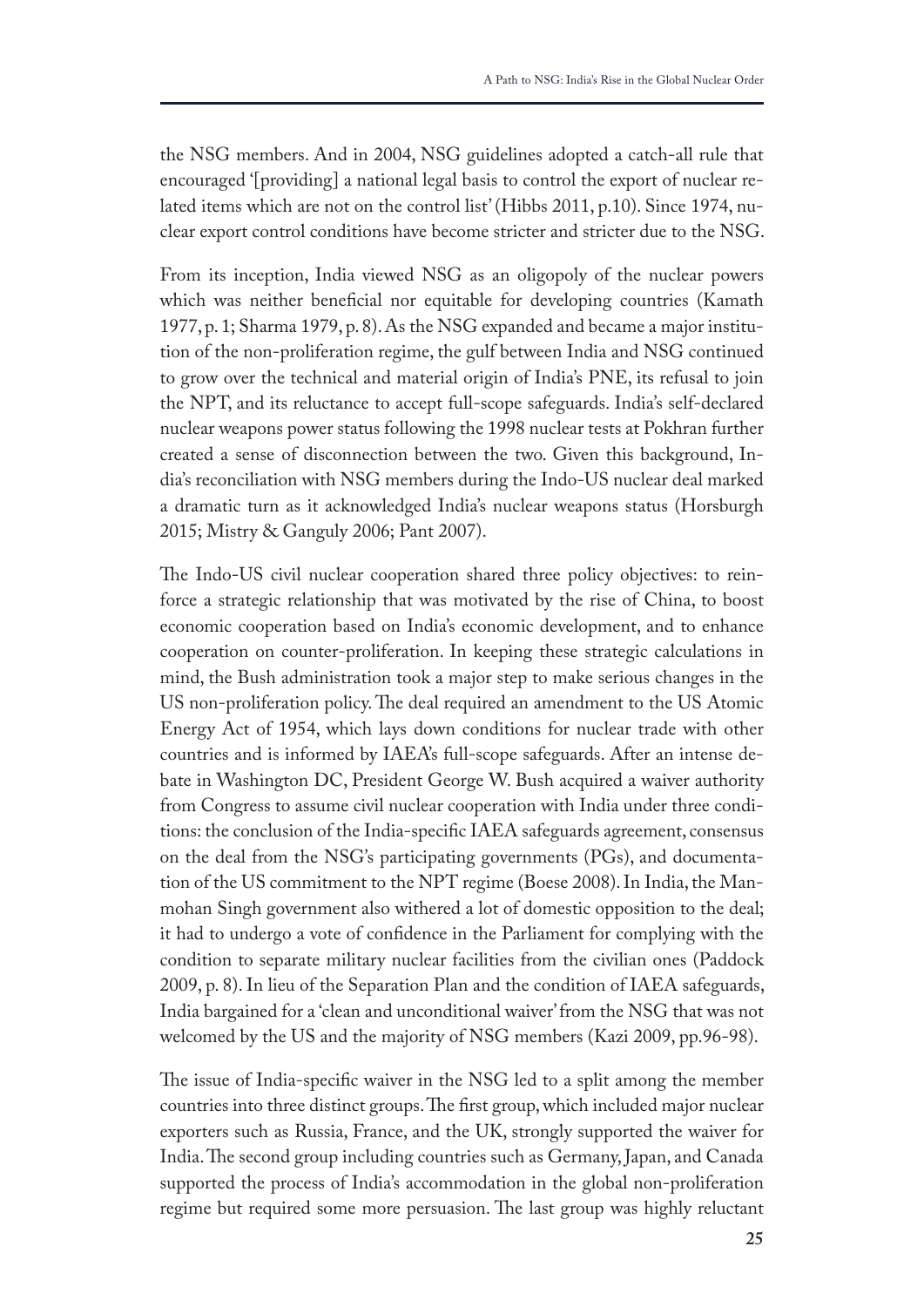to grant the waiver and sought to keep the non-proliferation principle intact. It included nations such as Austria, China, Ireland, New Zealand and Switzerland (Bano 2014, p.122). Tose in the last group raised broad questions as to the effects of the India-specifc waiver on the nuclear non-proliferation regime, which invariably invited fundamental and technical questions regarding the sustainability of the NPT regime in respect to India's entry (Hibbs 2011). The key points during the discussion for the waiver revolved around a number of demands: India should have a legally binding moratorium on nuclear tests, to establish an individual monitoring system in order to be vigilant about India's commitment and to incorporate a clause reaffirming NSG's strong support for NPT.

Even when the third group resisted the India-specifc waiver, New Delhi received strong support from Russia, France, and especially the US. This generated intense pressure on the holdout countries, eventually leading to a unanimous consensus for an India-specifc NSG waiver (Heinrich 2008). As David Mulford, the US Ambassador who played a key role during the NSG waiver process reminisced later, 'it was the biggest diplomatic effort I have witnessed in my experience since the 1980s' (Kumara and Jayasekera 2008). In response, India agreed to a Separation Plan that put 14 of its existing nuclear power reactors and all future nuclear power reactors under IAEA safeguards. India also agreed to shut down the CIRUS research reactor by 2010 and to replace the French-origin fuel core in the APSARA reactor (IAEA 2005). Yet, the controversy about India's Separation Plan continued over of India's fast breeder reactor program (Robertson and Carlson  $2016$ .<sup>3</sup> The Indian scientific community vehemently opposed any suggestions to put the fast breeder reactor program under IAEA safeguards. As the former chairman of the Indian Atomic Energy Commission Anil Kakodkar argued, 'both from the point of view of maintaining long-term energy security, and for maintaining the minimum credible deterrent, the fast breeder programme just cannot be put on the civilian list' (Pomper and Harvey 2012, p. 157).

As a result, India gained a NSG waiver in 2008. This allowed New Delhi to trade in all nuclear or dual-use items on the NSG Trigger List. The waiver granted to India was clean but not absolute. First, India was prohibited from accessing ENR technology, and second that NSG members would consider India's non-proliferation commitment before any nuclear trade (Kessler 2008). The resulting NSG waiver took immediate efect, granting India a unique status. India is the only non-NPT nuclear weapon state to possess a legal sanction for both a military and a civilian nuclear program.

Since then, India has tried to build upon the success of the Indo-US nuclear deal and to further expand its accommodation in the NPT based global nuclear order.

<sup>&</sup>lt;sup>3</sup> Robertson and Carlson raised the possibility that India's breeder reactor programs excluded in Separation Plan could produce fissile materials using imported uranium.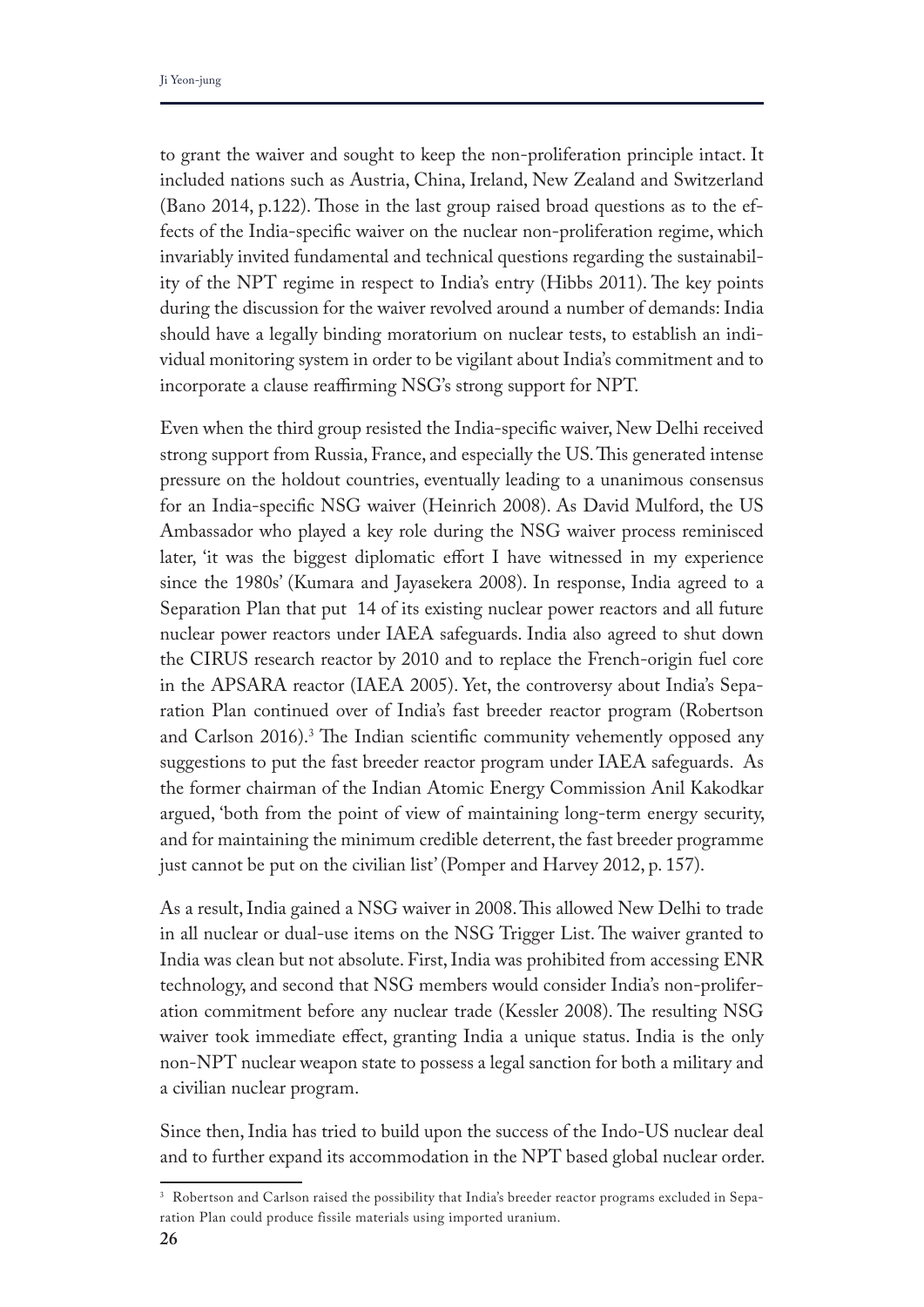An NSG membership is critical to India's full accommodation. In this effort, she has found a strategic partner in the US. New Delhi has continued to reinforce its strategic partnership with the US, ensuring continuous support from Washington D.C. in exchange for economic and defence deals (Ghoshroy 2016). During President Obama's trip to New Delhi in November 2010, the India-US Joint Statement clearly indicated US support for India to join four multilateral export control regimes (NSG, the Missile Export Control Regime, the Australia Group and the Wassenaar Arrangement) (Gibbs 2010). US support for India's entry into the NSG was apparent when the former submitted a 'Food for Thought' paper on India's NSG membership in 2011. The aim was to provoke a discussion about NSG membership guidelines concerning new applicants (NSG 23 May 2011). The paper identified NSG as the consensus-based decision-making body and thus argued that new members could be accomodated in reference to the NSG guidelines. Membership application required the new applicants to be compliant with NSG's control lists; to follow and act in respect to the NSG guidelines; to have a legal domestic export control systems in effect; to support international eforts to prevent the proliferation of weapons of mass destruction (WMDs); and to be party to the NPT, Pelindaba, Rarotonga, Tlatelolco, or Bangkok Treaty or any equivalent international non-proliferation treaty (Ibid).

The US set out to ensure that India met some of these conditions, especially being "supportive of international efforts toward the non-proliferation of WMDs" and "[having] in force a legally-based domestic export control system" in accordance with its commitment under the conditions of the NSG waiver (Ibid). India in fact enacted new laws to ensure strict export controls which was codifed in the Weapons of Mass Destruction and Their Delivery System (prohibition of unlawful activities) Act of 2005 and was passed in Parliament. It is even more stringent than the requirements under the NSG guidelines (Bano 2014, p. 124).

As with the India-specifc waiver, on the question of India's NSG membership, the group once again appears to be a divided lot with three distinct groups of member-states: those in favour, those neutral or non-committal, and those opposed. Since 2008, India has collected more partners by concluding civil nuclear agreements with the UK and France that was designed to further persuade NSG members. The opposing camp comprised of members reluctant to grant the NSG waiver and included countries such as Austria, China, Ireland, Netherlands, and Switzerland. The opposition raised apprehensions regarding India's position with respect to not signing the NPT, the Comprehensive Test Ban Treaty or accepting a moratorium on producing fissile materials. The opposition also held several technical concerns including the durability of India's nuclear testing self-moratorium, the continuity of fssile material production and the exception from fullscope IAEA safeguards on several of India's nuclear facilities (Williams 2016).

**27**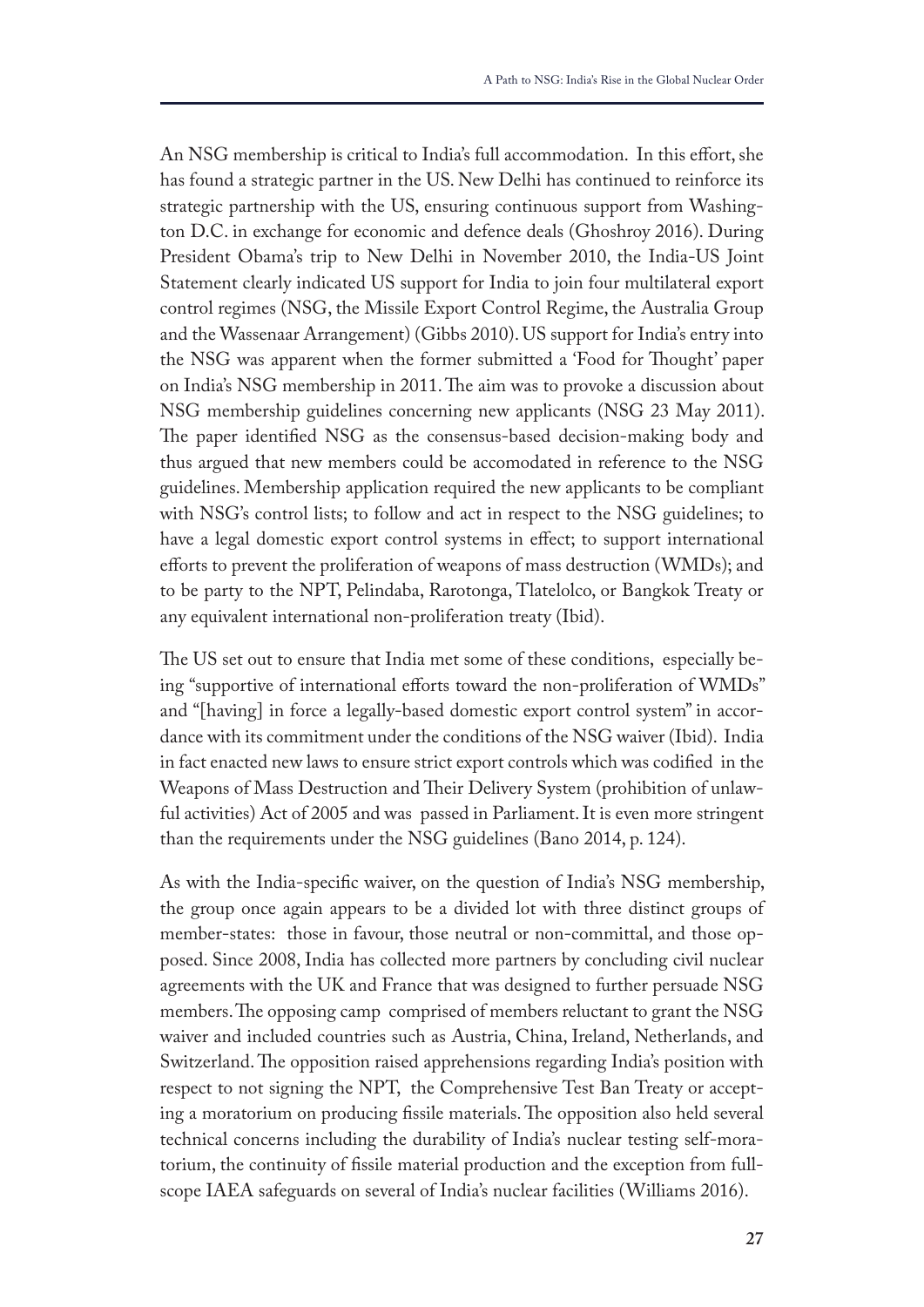Prior to the NSG Plenary meeting in Seoul on June 2016, India made an intensive push for the membership based on a political calculation that at least 24 out of the 48 members were strongly in favour of its membership bid. New Delhi also believed that the several of the hold-out states may shift their position in favour of India given it makes a frm diplomatic push to convince them (Haidar 2016). From April to June, Indian Prime Minister Narendra Modi visited Ireland, Mexico, and Switzerland, while Indian President Pranab Mukherjee few to China and New Zealand. The Minister of External Affairs, Sushma Swaraj, also contacted 26 NSG member countries (PTI 2016a; PTI 2016b). Believing Switzerland's stance had swung from opposition to support, India expected a domino efect on opposing NSG members that would leave China isolated. However, Switzerland ultimately remained unconvinced, joining eight other NSG members (Austria, Brazil, China, Ireland, New Zealand, Norway, South Africa and Turkey) in opposition.

In its application, which included 300 pages of reference material, India requested that NSG to adopt a merit-based approach given New Delhi's clean proliferation record and its commitment towards nuclear non-proliferation (Mitra 2016). India credentials included its domestic export control laws, cessation of nuclear testing, ratifcation of IAEA and additional protocols fulflled the conditions defned in the NSG guidelines. This is to prove India's voluntary compliance with the NPT regime. Most NSG members who had supported the civil nuclear deal with India, including the UK, Russia, Germany, Australia and South Korea, supported India's merit-based approach. Those in opposition argued that the NSG's Procedural Arrangement needed to be more stringently applied towards non-NPT applicants.

Although China was not the only state opposed to India's entry in the NSG, its opposition combined with Pakistan's application for NSG membership complicated the process for India (Lalwani and Mason 2016). Pakistan made two specifc demands: frst, that all non-NPT membership applications are considered together (the all-or-none principle) and that the membership process should not be discriminatory (Paracha and Leah 2016). From Pakistan's perspective, the Indo-US deal was a breach of promise as stated in the 1992 NSG Plenary meeting at Warsaw: 'there was a recognition by all participants of the need to ensure that supplier cooperation does not contribute directly or indirectly to nuclear proliferation, as well as the need to ensure that commercial competition does not compromise their mutually shared non-proliferation objectives' (Qutab 2016).

That the case for Pakistan's membership was a difficult one was obvious from the very beginning given its proliferation history especially the AQ Khan afair. For China and Pakistan, it was more of a strategy to complicate India's application. India however held direct negotiations with Beijing to resolve these diferences. New Delhi was persistent in holding official and unofficial bilateral talks uninter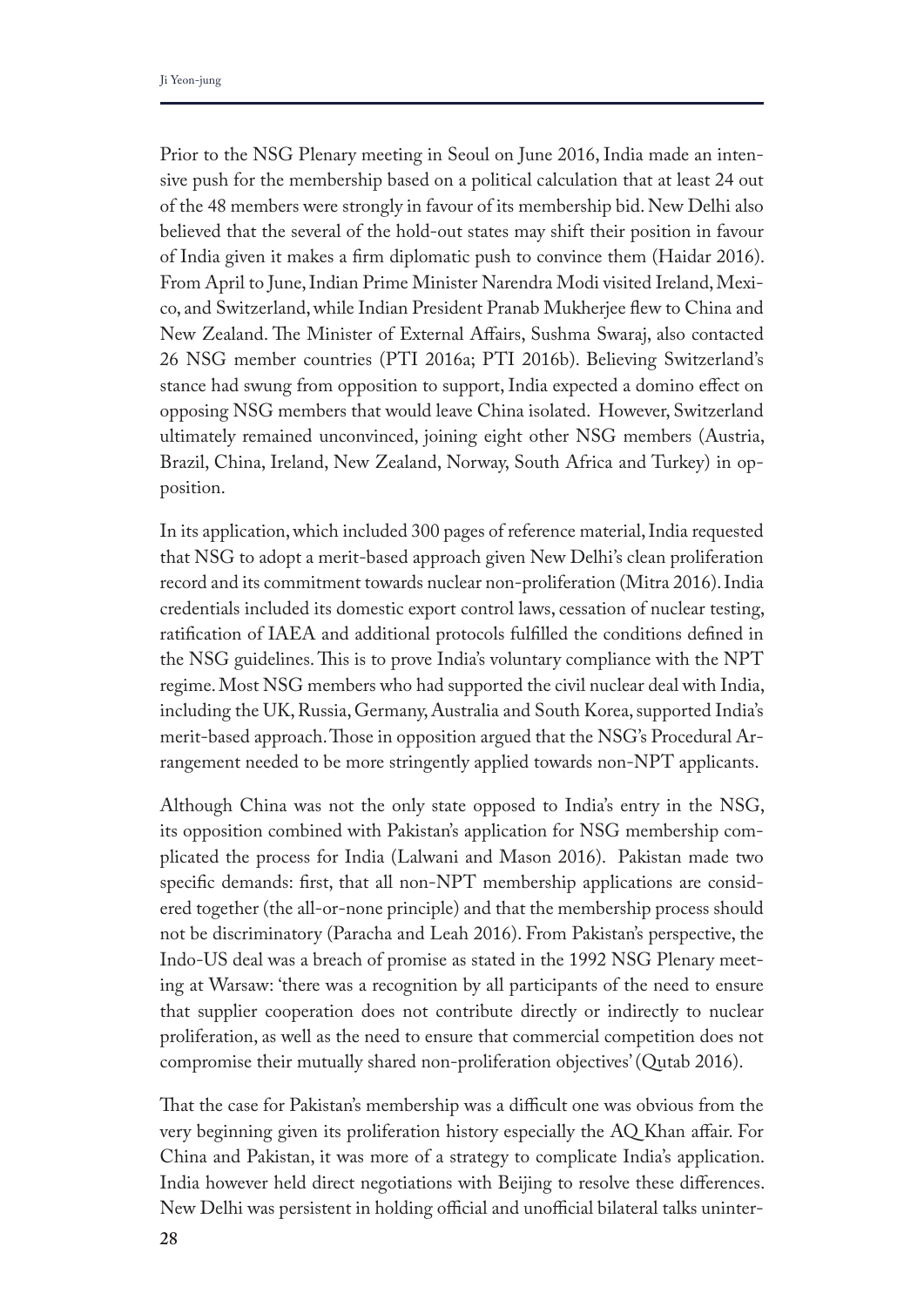ruptedly with Beijing until the November NSG meeting in Vienna. Although India failed to accomplish its bid at the Seoul and Vienna NSG meetings in 2016, India's bidding process for NSG membership refects upon the expanding scope of its participation in the NSG process and discussions with other member states. India's commitment to join the nuclear non-proliferation regime is no longer based on the past arguments of non-discrimination. Rather, it is based upon a normative standard of India being a responsible nuclear power. This has helped India not only to increase its infuence on the NSG members but also distinguish itself from other states like Pakistan (Kumar 2014).

Notwithstanding the failure in Seoul and Vienna, India has reiterated its determination to pursue the NSG membership (Special Correspondent *Te Hindu* 15 December 2016). The Minister of Atomic Energy and Space, Jitendra Singh, provided a written answer to the Lok Sabha (Lower House of Indian Parliament) on 14 December 2016: 'India is currently engaged in nuclear trade with international partners based on a waiver from the NSG in 2008. The waiver is in the form of concession without according India the status of a full member and therefore has an element of unpredictability and attendant risks in the long run for India's long-term nuclear power programme' (Ibid). India perceives that full NSG membership would provide strategic and tactical benefts, including international prestige and stable, enhanced access to export nuclear components, fuel, materials and thorium-based reactor technology in the future.

## **India's Rise Trough NSG**

India's bid for the NSG membership helps us understand the behaviour of rising powers towards existing global order. In having the clear policy objectives of joining the NPT as a nuclear weapons state, and acquiring a seat on the UN Security Council, India aims to acquire a veto power in a small constituency within the 'existing institutions and norms of global governance order' (Narlikar 2011, p. 1607; PTI 2014). The NSG is a bridge institution that enables India to seize the equivalent right of other member states in a consensus-based decision-making body. As the NSG guidelines dictate, its members review agenda items, including membership applications, on a case-by-case basis and determine them by consensus. The principle of consensus confers veto-power to NSG members.

Compared to the frst seven members that started the 'London Club', the current 48 member has a more complicated bargaining process to reach consensus. Each member holds an equitable veto power. Thus, India's membership application requires a unanimous consent of all members. Theoretically, even one member in opposition could neutralize the support of the rest. Tis means that if India's membership is approved, it would have a similar veto power over the application of any new entrant as well as over other matters subject to NSG vote. This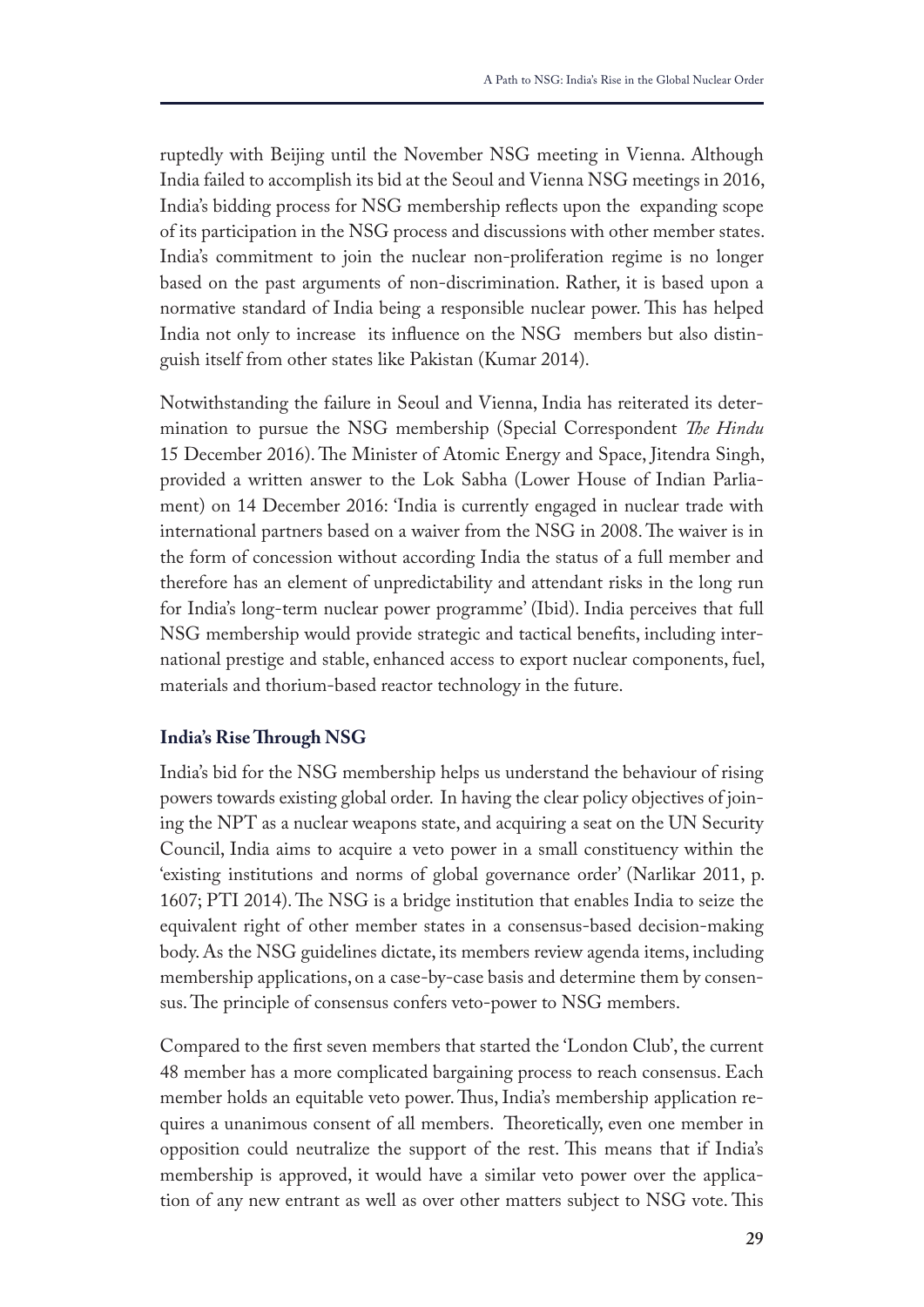surely would increase India's infuence over the consensus practised by the group. The prestige that comes with this veto power would identify India as a nuclearweapons state trusted with NSG membership, as NSG guidelines comply with NPT Article III. 2.

In pursuit of becoming a veto-power player in the NSG, India's strategy is to create a convergence of interest – common club goods – with other partners. Broadly, India's strategy combines fexible coalition-building and selective partnerships on a case-by-case basis (Schafer 2002). Compared to the other coalition-building strategies in India's foreign policy - for instance on climate change or in the World Trade Organization (WTO) where India often maintains close relationship with developing countries to challenge developed countries – India's approach to NSG is allied with major nuclear exporters like the US, Russia, the UK, France, Japan and South Korea (Basu 2009). India has sought to further consolidate bilateral relationships with these partners, anticipating a spill-over efect that would grant India global recognition in exchange for providing a profitable nuclear and defence market for its coalition partners (Ghoshroy 2016). 4

India's fexible coalition-building has allowed its partners to rally behind India's interests as was the case during the India-specific NSG waiver in 2008. Those strongly opposed to India's bid, such as Austria, Ireland and China, for instance, publicly raised strong reservations on an India-specifc waiver; however, their concerns could not be translated into collective action due to asymmetric diplomatic power on the Indian side. India and the US agreed to pursue selective coalition-building that would include support from major nuclear exporters and the International Atomic Energy Agency (IAEA) board of governors, which was sufficient to quell the opposition in the NSG. However, at the same time, India and the US continued to dispute liquor taxation and retail rules in the WTO during this time (Barbé Izeul, Costa, & Kissack 2016, p. 38; Ranganathan 2014, pp. 282–355; Zeigler 2010, p. 266). Thus, India's coalition-building for NSG membership is independent of other issue areas in its foreign policy where its interests may not align with the same coalition partners. It is also highly selective. Foreign Secretary of India Shiv Shankar Menon said during the talk of Indo-US nuclear deal, the deal was "about the merit of trusting the [United States] or the consequences of a particular line of policy rather than about the substance of the agreements themselves" (Feigenbaum 2010).

The emphasis on the responsibility of nuclear weapons state's behavior is to create additional push for India's nuclear status. In the India-US deal, India's stress on

<sup>4</sup> Ghoshroy argued that Indo-US nuclear deal was built up on the expectation of expanding economic and defense ties. The "126 for 123" affixed to Indo-US nuclear deal - India's interest expressed to purchase 126 fighter aircraft from the US to push for the civil nuclear deal- captured how the bred broader convergence of interest to allows the strategic collaboration on the India's rise.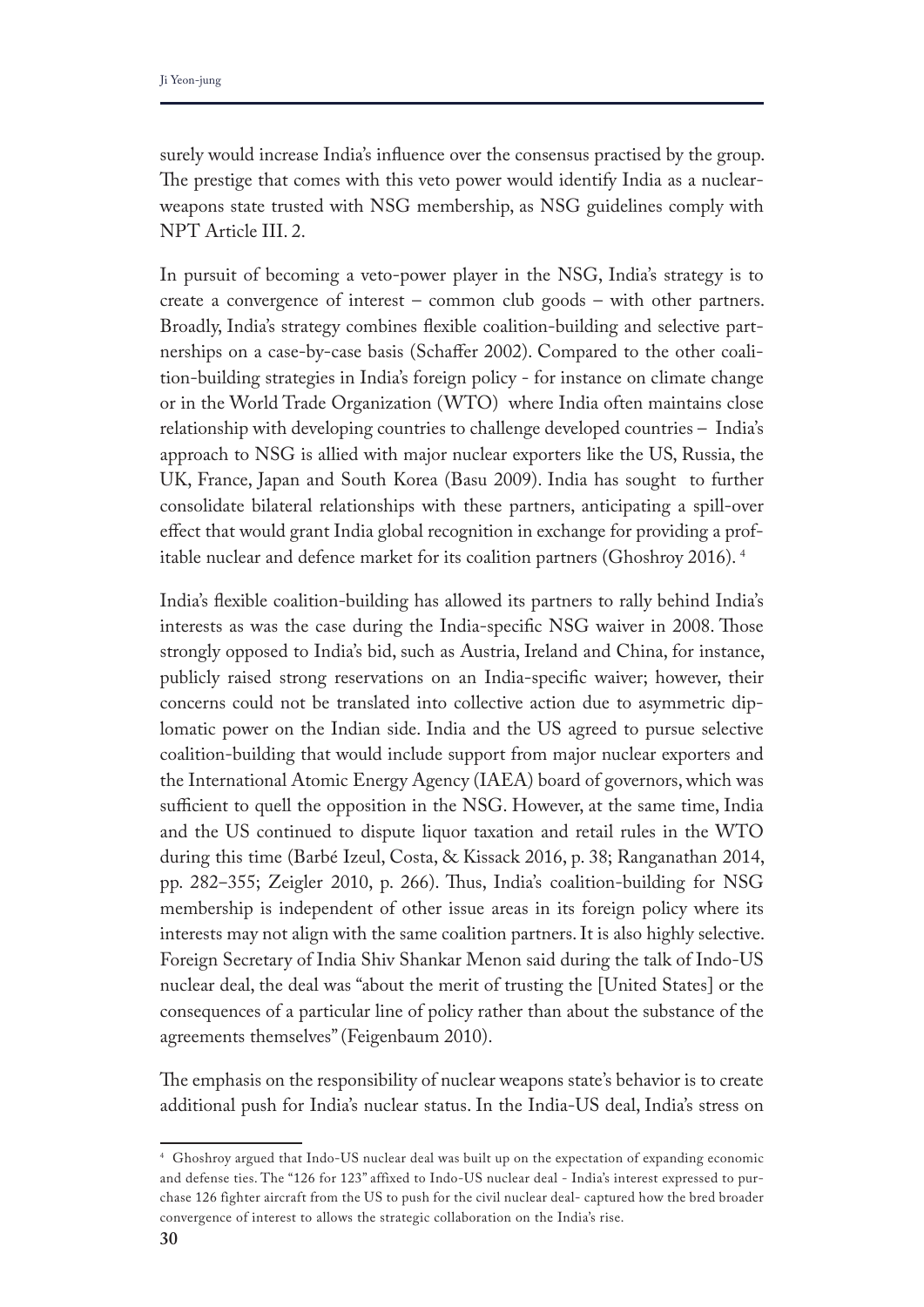its voluntary commitment to nuclear non-proliferation was not merely an announcement to an international audience but also a symbolic gesture to its partners in the NSG. India's move to increase agenda-setting power to propel its rise in the nuclear order is rooted in such collective interests with its partners.

The Indo-Japan nuclear agreement, which was signed on 15 November 2016, demonstrates a similar pattern. The positive change in Japan's position on the issue of nuclear trade with India suggests a steady increase in India's coalition partners. Such nuclear agreements only create more legitimacy for India's unique nuclear status and and further expand its infuence on the NSG. Beginning with the Indo-US nuclear deal, bilateral nuclear agreements which India has been able to sign with countries such as Britian, Australia, Japan, France and Russia attest to the fact that India has been quite successful in selling its normative agenda of being a responsible nuclear power. This is in stark contrast to Pakistan, whose candidature is solely supported by China. India's achievement is therefore far more significant on the global stage. Though support for India is not without limits, the convergence of interest between the status quo powers and India's rise suggests some degree of coexistence on a quid-pro-quo basis.

# **Conclusion**

This research focuses on India's bid for NSG membership as a test case for understanding how a rising power engages in the global nuclear order. It argues that India's attempt to be a veto-power challenges the notions of classical revisionism often attributed to all rising powers. As a veto player has signifcant authority to infuence policy change, India attempts to establish an adequate agenda and effective coalition-building to ensure its entry into the NSG. The selective partnership initiated under the Indo-US nuclear deal has become the foundation for expanding the coalition with other like-minded states.

Tough NSG non-proliferation agenda and India's nuclear ambitions remained antithetical for a signifcant period of time beginning in 1974, India NSG membership bid has gained immense traction in recent years. If NSG members no longer see India as a nuclear outlier, India has also reconciled with the nuclear non-proliferation regime. The process which began with the Indo-US nuclear deal has made signifcant progress. Yet, India's bid for NSG membership remains inconclusive and it would be premature to judge if India can be fully accommodated within the system. However, India's partial acceptance into the consensusbased, decision-making body, as shown by the NSG waiver and the vibrant discussions regarding India's entry, attests to its rise in the global nuclear order.

#### **Bio**

Ji Yeon-jung is a lecturer of Graduate School of International and Area Studies,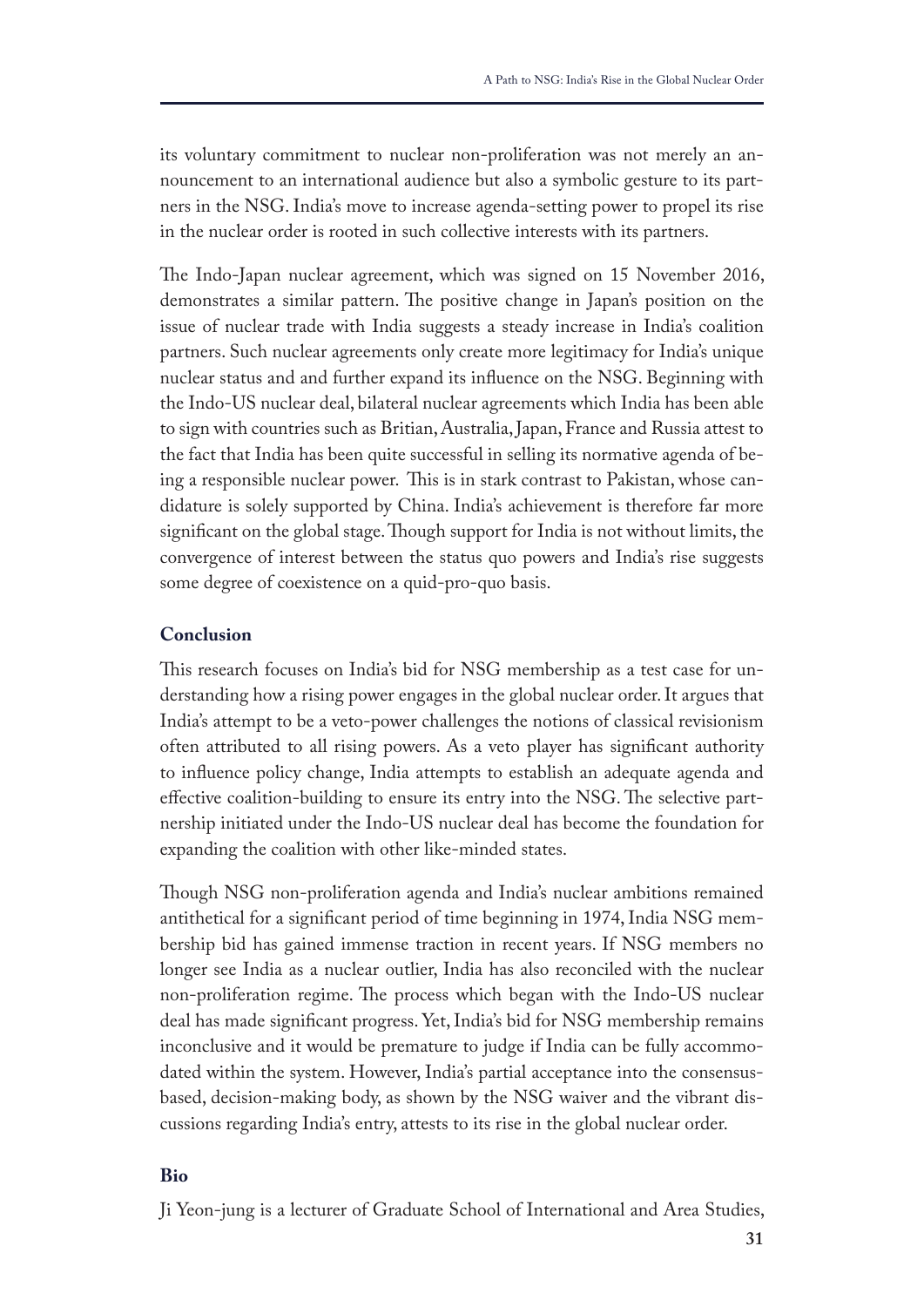Hankuk University of Foreign Studies, Seoul, South Korea. She was a Stanton Nuclear Security Postdoctoral Fellow (2016-17) at the Belfer Center for Science and International Afairs, Harvard University, Institute of Defence and Security Analyses, New Delhi (2016), Center for Air Power Studies, New Delhi (2011- 2014). Her research interests include India's nuclear policy, nuclear proliferation in South Asia and India's foreign policy.

#### **References**

- Anderson, WK 1983, 'The domestic roots of Indian foreign policy', Asian Affairs, Vol. 10, No. 3, pp.45-53.
- Bano, S 2014, 'India's Nuclear Suppliers Group (NSG) membership and the nuclear non-proliferation regime', Irish Studies in International Afairs, vol. 25, pp. 117-135.
- Barbé Izeul, E. Costa, O & Kissack, R (eds) 2016, EU policy responses to a shifting multilateral system, Palgrave Macmillan, London.
- Basu, PP 2003, 'India's Economic Diplomacy and the Print Media: WTO'S Aborted Cancun Conference' in A Ghosh, T Chakraborti, AJ Majumdar & S Chatterjee (eds) 2009, India's foreign policy, Pearson, Delhi, pp. 47-61.
- Barnaby, F 1977, 'A Gentlemen's Nuclear Agreement', New Scientist, vol. 73, no. 1040, pp. 469 ‒471.
- Boese, W 2008, 'NSG, Congress approve nuclear trade with India', Arms Control Today, 6 October, retrieved 14 April 2017 < https://www.armscontrol.org/ act/2008\_10/NSGapprove>.
- Bridoux, J 2011, American foreign policy and postwar reconstruction: comparing Japan and Iraq, Routledge, Oxon, UK.
- Buchan, A 1974, The end of the postwar era: a new balance of world power, Weidenfeld and Nicolson, London.
- Burr, W 2014, 'A scheme of 'control': the United States and the origins of the Nuclear Suppliers' Group, 1974–1976', The International History Review, vol. 36, no. 2, pp. 252‒276.
- Buzan, B & Wæver, O 2003, Regions and powers: the structure of international security, Cambridge University Press, Cambridge, UK.
- Cohen, SP 2002, India: emerging power, Brookings Institution Press, Washington, DC.
- Doyle, MW, 2011, Liberal Peace: Selected Essays, New York: Routledge.
- Feigenbaum, EA 2010, 'India's rise, America's interest: the fate of the US-Indian partnership', Foreign Affairs, vol. 89, no. 2, pp. 76-91, retrieved 14 April 2017, <https://www.foreignafairs.com/articles/south-asia/2010-03-01/indias-riseamericas-interest>.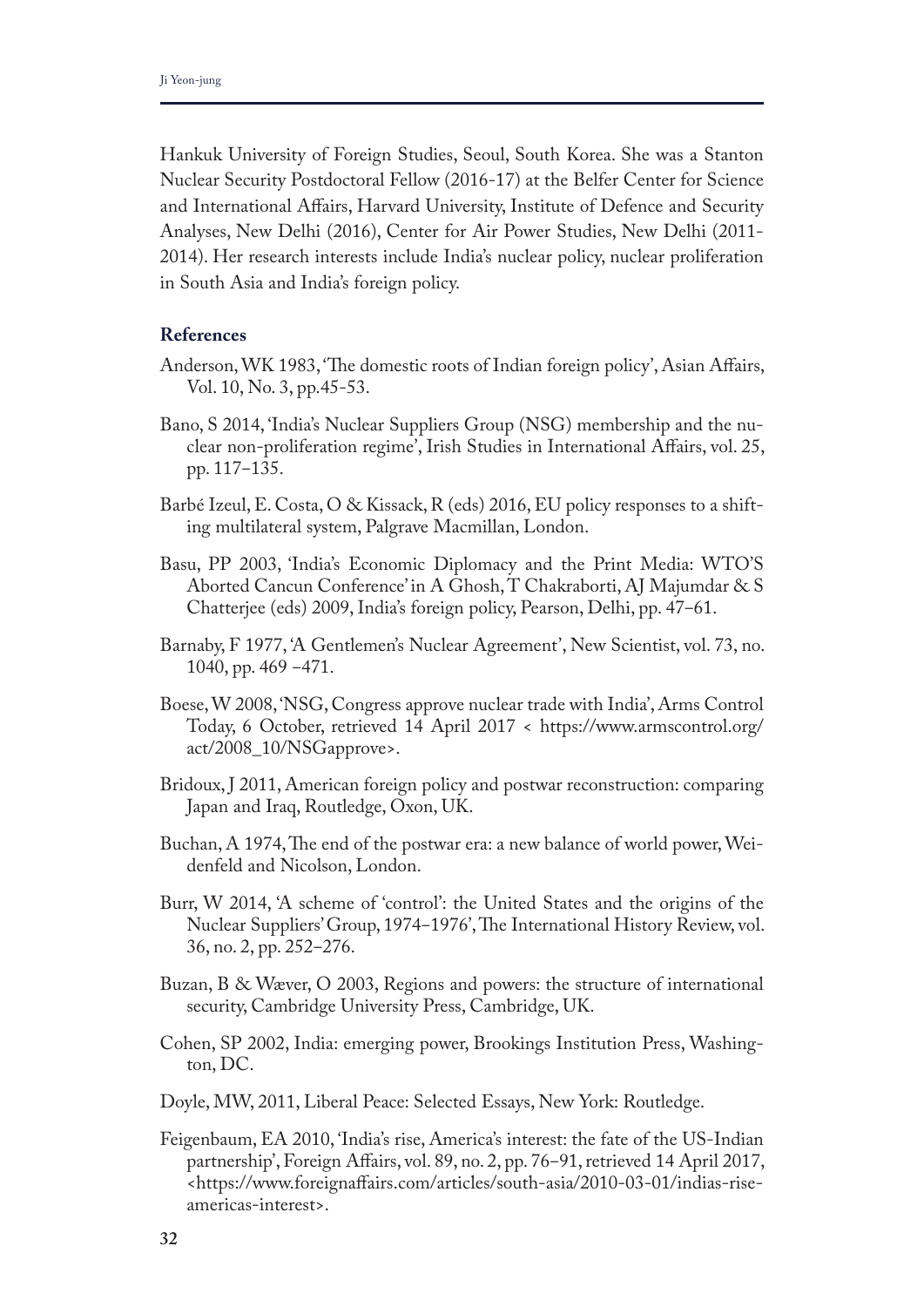- Ganghof, S 2017, 'The empirical uses of theoretical models: the case of veto player theory', Political Studies Review, Vol. 15, No. 1, pp. 49–59.
- Ghose, A 2012, 'India, the NPT and disarmament: disjunction or convergence?' in VR Raghavan (ed), Nuclear Disarmament: India-EU Perspective, Vij Books India Pvt Ltd, New Delhi, pp. 7–26.

– 2013, 'The comprehensive nuclear test ban treaty: intricate moments during the negotiations', Indian Foreign Affairs Journal, April-June. pp. 213–222.

- Ghoshroy, S 2016, 'Taking stock: the US-India nuclear deal 10 years later', Bulletin of the Atomic Scientists, 16 February, retrieved 15 April 2017 <http:// thebulletin.org/taking-stock-us-india-nuclear-deal-10-years-later9165>.
- Gibbs, R (Office of the Press Secretary, White House) 2010, Joint Statement by President Obama and Prime Minister Singh of India, media release, 8 November, The White House, retrieved 8 March 2010 <https://obamawhitehouse.archives.gov/the-press-office/2010/11/08/joint-statement-presidentobama-and-prime-minister-singh-india>.
- Glaser, Charles L. 1994/95, 'Realists as optimists: cooperation as self-help', International Security, Vol. 19, No.3, pp.50-90.
- Haidar, S 2016, 'After Switzerland, Mexico extends support to India for NSG membership', The Hindu, 9 June, retrieved 10 June 2016 <http://www.thehindu.com/news/national/After-Switzerland-Mexico-extends-support-to-India-for-NSG-membership/article14412425.ece>.
- Hall, I 2010, 'The other exception? India as a rising power', Australian Journal of International Affairs, vol. 64, no.5, pp. 601-611.
- Heinrich, M 2008, 'Nuclear nations approve disputed India trade waiver', Reuters, 6 September, retrieved 10 June 2016 <http://www.reuters.com/article/ idUSL6267956>.
- Hibbs, M 2011, The future of the Nuclear Suppliers Group, Carnegie Endowment for International Peace, Washington, DC.
- Horsburgh, N 2015, 'Chinese views of a nuclear India: from the 1974 peaceful nuclear explosion to the Nuclear Suppliers Group waiver in 2008', in K Sullivan (ed), Competing visions of India in world politics: India's rise beyond the west, Palgrave Macmillan, London, pp. 34–48.
- Huth, PK and Aliee, TL 2002, The democratic peace and territorial conflict in the twentieth century, Cambridge: Cambridge University Press.
- International Atomic Energy Agency [IAEA] 2000, 'Communication received from the permanent mission of the Netherlands on behalf of the member states of the Nuclear Suppliers Group', INFCIRF/539/Rev.1, April, retrieved 8 March 2017 <https://www.iaea.org/sites/default/fles/infcirc539r1.pdf>.

– 2008, 'Communication dated 25 July 2008 received from the permanent mission of India concerning a document entitled "Implementation of the In-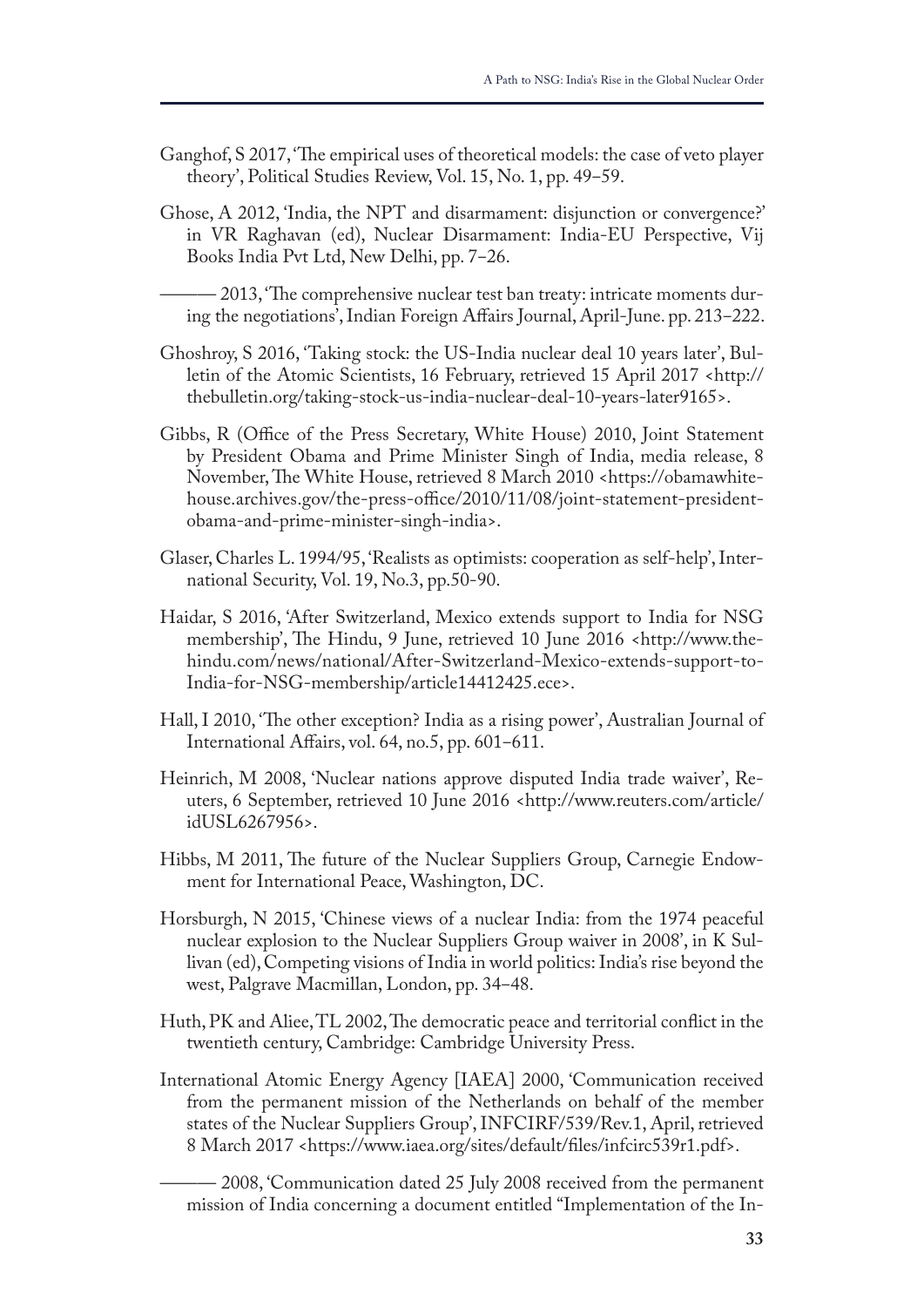dia-United States Joint Statement of July 18, 2005: India's Separation Plan"', INFCIRC/731, 25 July, retrieved 8 March 2017, <https://www.iaea.org/sites/ default/fles/publications/documents/infcircs/2008/infcirc731.pdf>.

- Kamath, MV 1977, 'US bid to curb India's nuclear development', The Times of India, 26 September, p. 1.
- Karnad, B 2015, Why India is not a great power (yet), Oxford University Press, New Delhi.
- Kazi, R 2009, 'The process of negotiation of the nuclear deal/123 agreement (India)', in PR Chari (ed), Indo-US nuclear deal: seeking synergy in bilateralism, Routledge, New Delhi, pp. 76–98.
- Kessler, G 2008, 'World nuclear trade group agrees to restrict sales to India', Washington Post, 12 September, retrieved 8 March 2017, <http://www.washingtonpost.com/wp-dyn/content/article/2008/09/11/AR2008091103809. html>.
- Kumar, AV 2014, 'Norm entrepreneur, catalyst or challenger? India in the nuclear non-proliferation narrative", South Asian Survey, Vol. 21, Issue. 1-2, pp. 90‒111.
- Kumara, K & Jayasekera, D 2008, 'Nuclear Suppliers Group gives India unique "waiver", but only after row between Delhi and Beijing', World Socialist Web Site, 17 September, retrieved 15 April 2017, <https://www.wsws.org/en/articles/2008/09/nucl-s17.html>.
- Laïdi, Z 2008, Norms over force: the enigma of European power, Palgrave Macmillan, New York.
- Lalwani, S & Mason, S 2016, 'India needs to understand the causes of its NSG embarrassment', The Wire, 27 June, retrieved 1 July 2017, <http://thewire. in/46165/india-needs-to-understand-the-causes-of-it-nsg-embarrassment/>.
- Lee, CJ 1976, Japan faces China: political and economic relations in the postwar era, Johns Hopkins University Press, Baltimore, MD.
- Lemke, D 2004, 'Great powers in the post-cold war world: a power transition perspective', in TV Paul, JJ Wirtz & M Fortmann (eds), Balance of power, California: Stanford University Press, Pp.52-75.
- Malone, DM 2011, Does the elephant dance?: contemporary Indian foreign policy Oxford University Press, Oxford, UK.
- Mearsheimer, JJ 2001, The tragedy of great power politics, W.W. Norton & Co., New York.
- Mearsheimer, JJ 2006, 'Structural realism' in T Dunne, M Kurki and S Smith (eds), International Relations Theories, Oxford: Oxford University Press, pp.77-93.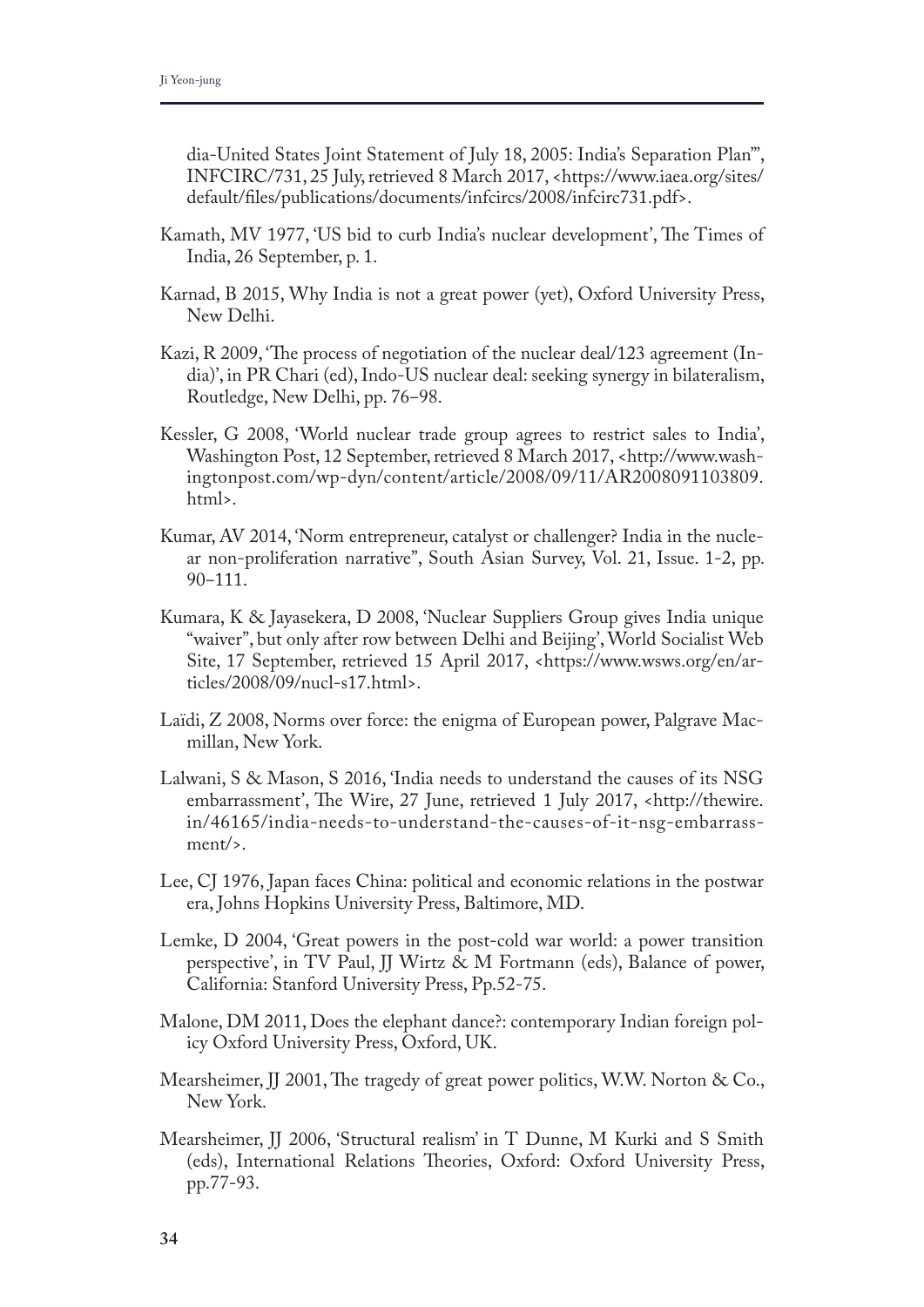- Mehta, PB 2009, 'Still under Nehru's shadow? the absence of foreign policy frameworks in India', India Review, vol. 8, no. 3, pp. 209–233.
- Miller, MC 2013, 'India's feeble foreign policy: a would-be great power resists its own rise', Foreign Afairs, vol. 92, no. 3, pp. 14‒19.

- 2016, The role of beliefs in identifying rising powers', Chinese Journal of International Politics, vol. 9, no, 2, pp. 211-238.

- Mistry, D & Ganguly, S 2006, 'The US-India nuclear pact: a good deal', Current History, vol. 105, no. 694, pp. 375-378.
- Mitra, D 2016, 'Exclusive: India's 300-page application for NSG membership', The Wire, 1 July, retrieved 1 July 2016, <https://thewire.in/47017/revealedindias-300-page-application-for-nsg-membership/>.
- Mitra, SK 2009, 'Nuclear, engaged and non-aligned: contradiction and coherence in India's foreign policy', India Quarterly, vol. 65, no. 1, pp. 15–35.
- Mohan, CR 2003, Crossing the Rubicon: the shaping of India's new foreign policy, Palgrave Macmillan, New York.
- Morgenthau, H &Thompson, KW 1948, Politics among nations: the struggle for power and peace, Alfred A. Knopf, New York.
- Narlikar, A 2007, 'All that glitters is not gold: India's rise to the power', Third World Quarterly, vol. 28, no. 5, pp. 983–996.
	- ——— 2011, 'Is India a responsible great power?', Tird World Quarterly, vol. 32, no. 9, pp. 1607–1621.

——— 2013, 'India rising: responsible to whom?', International Afairs, vol. 89, no. 3, pp. 595–614

- Nau, HR & Ollapally, DM (eds) 2012, Worldviews of aspiring powers: domestic foreign policy debates in China, India, Iran, Japan, and Russia, Oxford University Press, Oxford, UK.
- Nayar, BR & Paul, TV 2013 'Major-power status in the modern world: India in comparative perspective', in KP Bajpai and HV Pant (eds), India's foreign policy: a reader, Oxford University Press, New Delhi, pp. 127–164.
- NSG 2011, 'United States Communication "Food for Thought" Papers on Indian NSG Membership', Point of Contact Note, Permanent Mission of Japan, Vienna, 23 May, retrieved 8 March 2017, <https://www.armscontrol.org/system/fles/nsg1130.pdf>.
- Nye Jr., JS 2013, 'Hard, soft, and smart power' in AF Cooper, J Heine, and R Thakur (eds), The Oxford handbook of modern diplomacy, Oxford University Press, Oxford, UK, pp. 559-574.

Organski, AFK 1968, World Politics, Knopf, New York.

Paddock, C 2009, India-US nuclear deal: prospects and implications, Epitome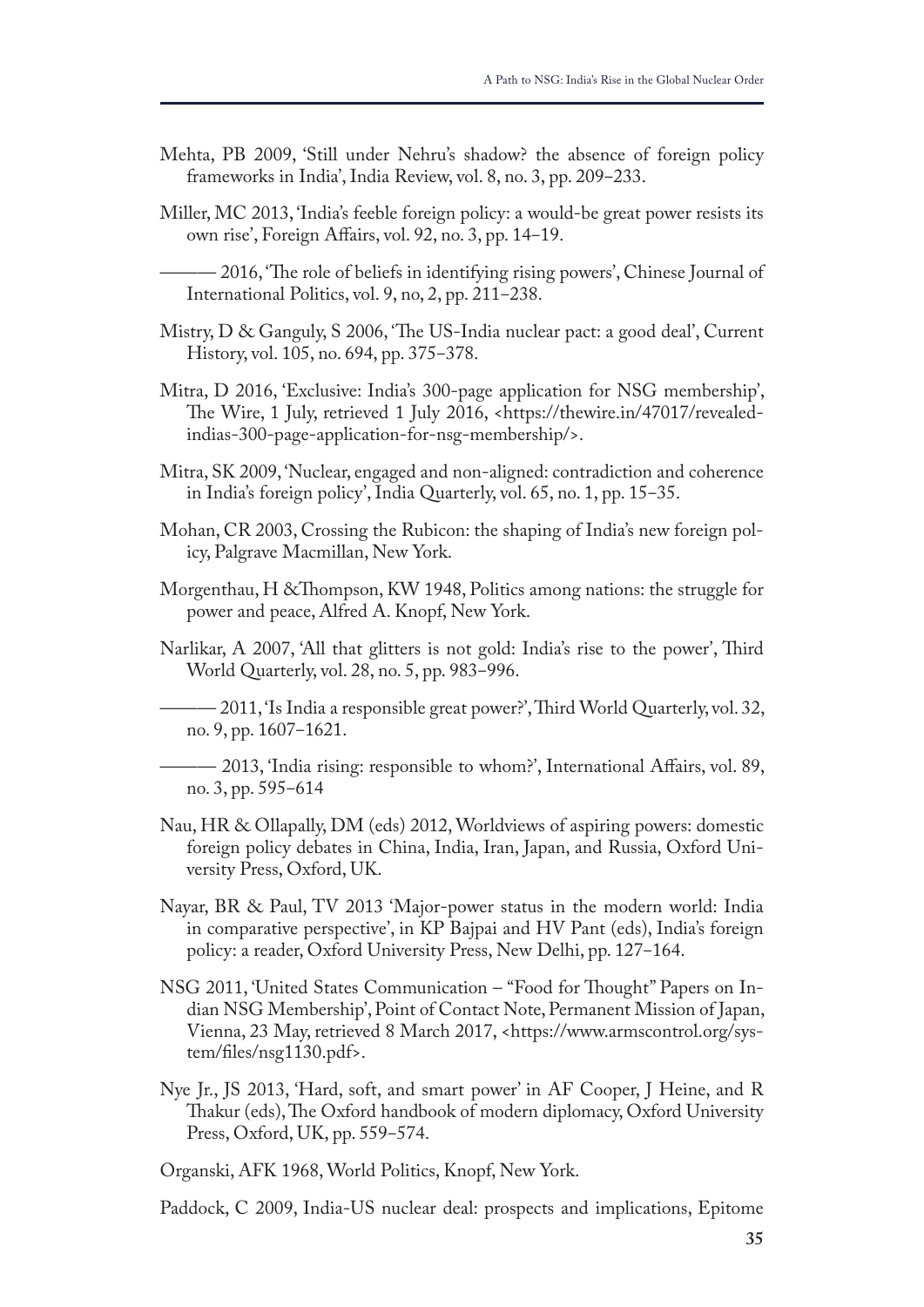Books, New Delhi.

- Pant, HV 2007, 'The US-India nuclear deal: the beginning of a beautiful relationship?', Cambridge Review of International Affairs, vol. 20, no. 3, pp. 455–472.
- Paracha, S & Leah, C 2016, 'Pakistan, India, and the NSG: a curious case of norms and discrimination', The Diplomat, 24 June, retrieved 8 March 2017, <http://thediplomat.com/2016/06/pakistan-india-and-the-nsg-a-curiouscase-of-norms-and-discrimination/>.
- Pardesi, MS 2015, 'Is India a great power? understanding great power status in contemporary international relations', Asian Security, vol. 11, no. 1, pp. 1‒30.
- Perkovich, G 2003, Is India a major power?', The Washington Quarterly, vol. 27, no. 1, pp. 129–144.
- Pomper, MA & Harvey, CJ 2012, 'Nuclear power and proliferation: the risks of the nuclear "renaissance"', in R Basrur and KSL Collin (eds), Nuclear power and energy security in Asia, Routledge, Oxon, UK, pp. 140–169.
- PTI 2014, 'No question of India joining NPT as non-nuclear weapon state', The Economic Times, 22 October, retrieved 10 March 2017, http://economictimes.indiatimes.com/news/politics-and-nation/no-question-of-india-joining-npt-as-non-nuclear-weapon-state/articleshow/44908830.cms.
- PTI 2016a, 'Make eforts to counter infuence of China in Pacifc: President Pranab Mukherjee', The Economic Times, 3 May, retrieved 10 March 2017, <http://economictimes.indiatimes.com/news/defence/make-efforts-tocounter-infuence-of-china-in-pacifc-president-pranab-mukherjee/articleshow/52093556.cms>.
- PTI 2016b, 'Narendra Modi visit: Mexico backs India's NSG membership bid after Swiss support", Financial Express, 9 June, retrieved 10 March 2017, <http://www.fnancialexpress.com/economy/pm-narendra-modi-arrives-inmexico-on-fnal-leg-of-his-fve-nation-tour/278022/>.
- Ray, JL 1995, Democracy and international confict, Columbia: University of South Carolina Press.
- Qutab, MW 2016, 'Pakistan's nuclear diplomacy and NSG membership: opportunities and challenges', Discussion Meeting, International Institute for Strategic Studies [IISS], 21 July.
- Ranganathan, S 2014, 'Strategically created treaty conficts and the politics of international law', Cambridge University Press, Cambridge, UK.
- Robertson, KA & Carlson, J 2016, 'The three overlapping streams of India's nuclear programs', Project on Managing the Atom, Belfer Center for Science and International Afairs, Harvard Kennedy School, April, retrieved 20 March 2017, http://www.belfercenter.org/sites/default/fles/legacy/fles/thethreesoverlappingtreamsofndiasnuclearpowerprograms.pdf
- Schaffer, TC 2002, "Building a new partnership with India", The Washington